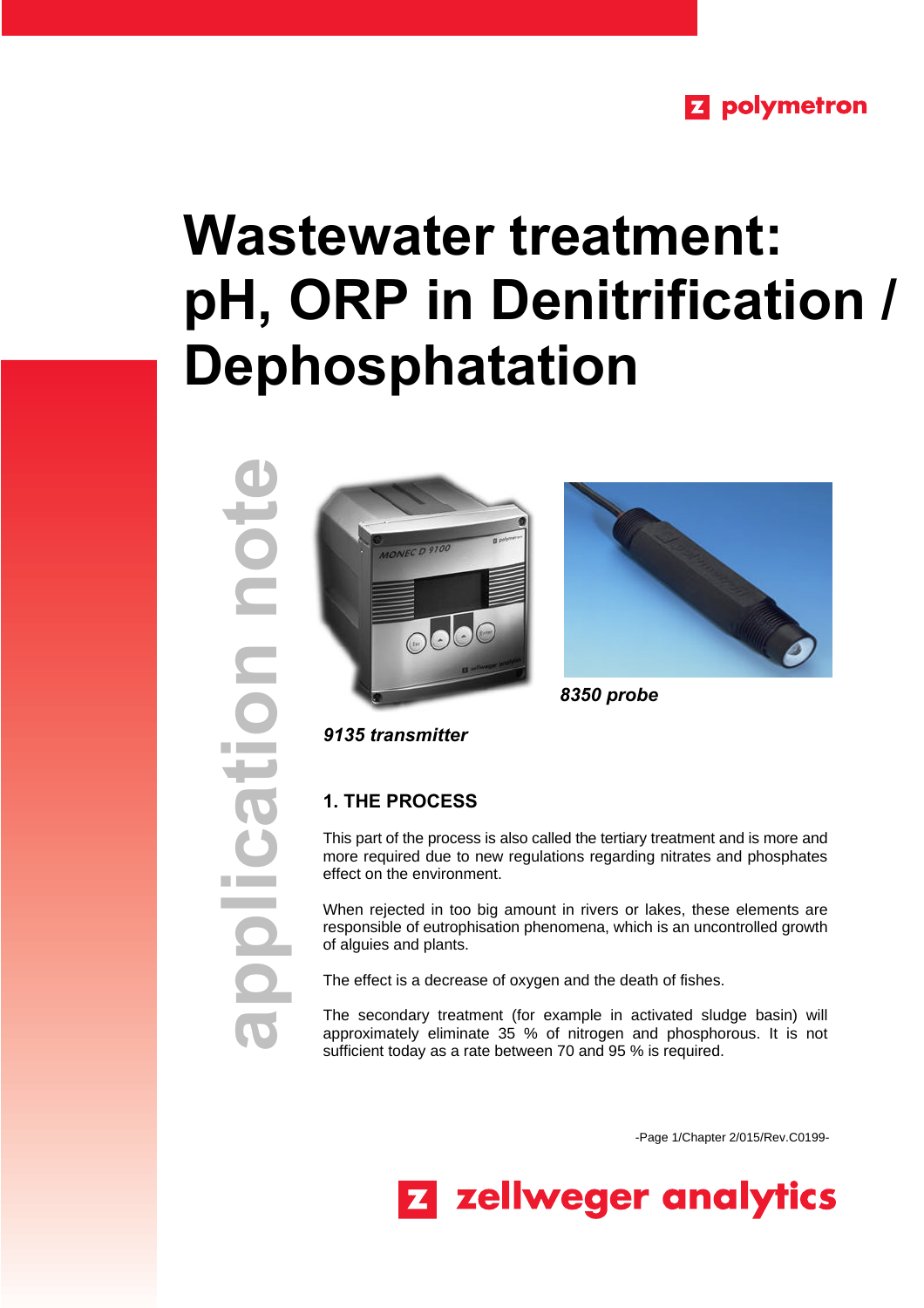# **Z** polymetron

For the nitrogen elimination, the first phase consists in a strong oxygenation in an activated sludge basin : this is an aerobic reaction also called nitrification.

The reaction is an oxydation of nitrates  $(NO<sub>3</sub>)$  into nitrites  $(NO<sub>2</sub>)$ .

The second phase is the real denitrification : this is an anoxic reaction, where the nitrites will be reduced into nitrogen gas which evaporates.

For the phosphates removal (dephosphatation), a physico-chemical process is applied : a reagent (iron, aluminium, lime) is injected in order to create a precipitation (flocculation) of phosphorous coumpounds, which will be eliminated by filtration.

An other way to eliminate the phosphates is a biological process based on the fact that bacteria will consume a lot of phosphates if they have been starved of oxygen.

# **2. INTEREST OF A pH MEASUREMENT**

## ÿ *For nitrification :*

In the aeration tank, the pH must always be greater or equal to 7. The nitrification will always induce an acidification of the medium but the optimal activity of the bacteria is around 7,6 / 7,8. It is therefore important to control and often correct the pH by base injection for example.

#### ÿ *For denitrification :*

Here also, the pH must always be greater or equal to 7. It is used to calculate the rH.

## ÿ *For dephosphatation :*

Depending on the reagent, the pH must be carefully controlled, for a better efficiency of the reaction of course, but also in order to use a minimum of often costly reagent. The pH has generally to be corrected by lime or sodium carbonate injection. We give hereafter infos depending on reagents :

| with $Al2SO4$ :        | range: $5$ to $8$ | optimal: 6,6 |
|------------------------|-------------------|--------------|
| with $Na2AIO2$ :       | range: $4$ to $7$ | optimal: 6   |
| with $\text{FeCl}_3$ : | range: $4$ to $7$ | optimal: 5,5 |
| with $FeClSO4$ :       | range: $4$ to $7$ | optimal: 5,5 |
| with $FeSO4$ :         | range: $5$ to $9$ | optimal: 8   |
| with $Ca(OH)_2$ :      | range: 7 to 9     | optimal: 8   |

# **3. INTEREST OF AN ORP MEASUREMENT**

#### ÿ *For denitrification :*

During the anoxic phase, the rH must be controlled, as it is linked to the dissolved oxygen level. The rH, in case of an Ag/AgCl electrode, is given by the following formula:rH= (eH + 199) / 0,029 + 2 pH.

-Page 2/Chapter 2/015/Rev.C0199-

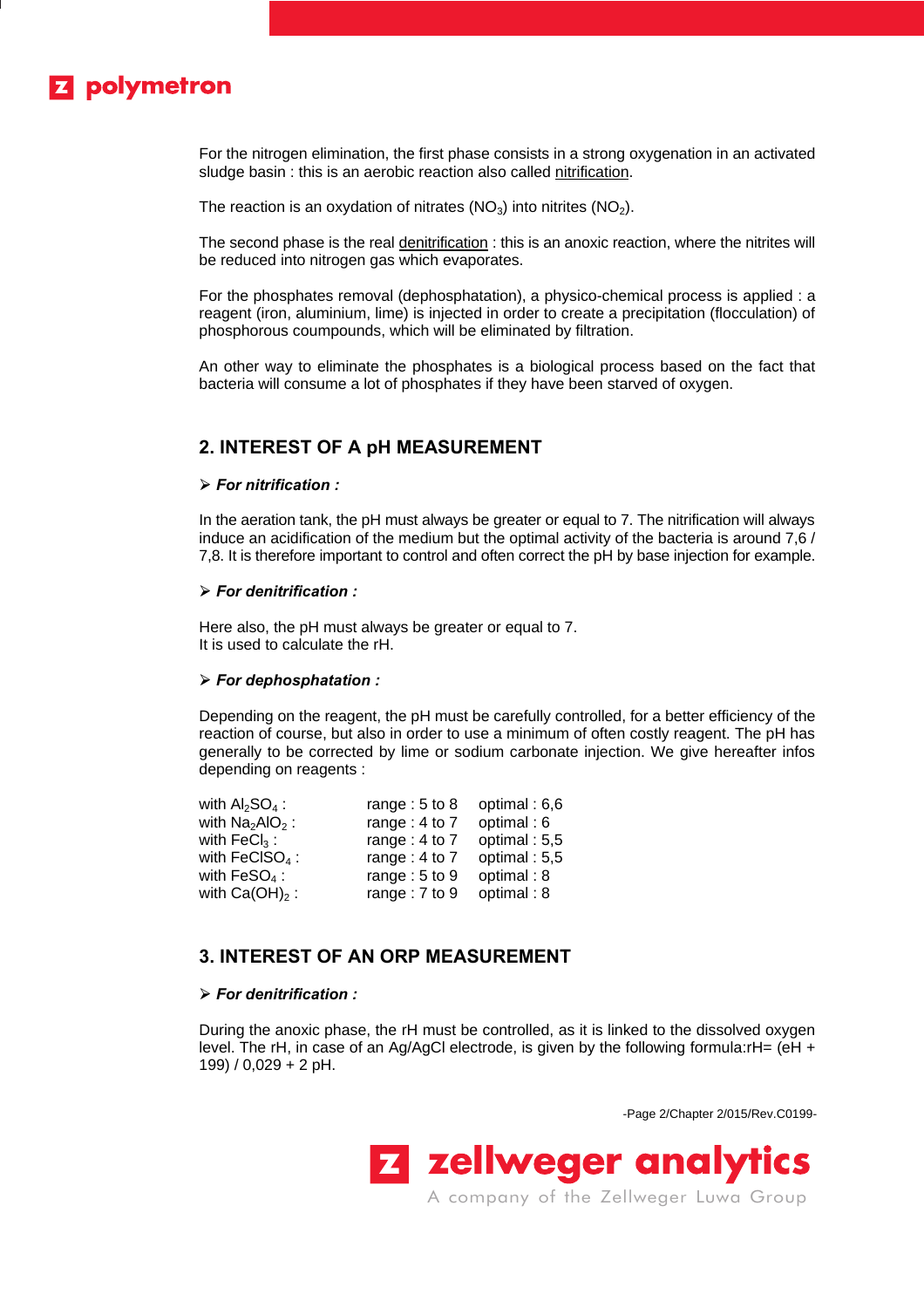

# The correct range is :  $15 \le rH \le 23$ . **4. pH loop : 9135 + 8350 IMMERSION**

#### ÿ *System configuration :*

It is made of 3 parts in standard : the 9135 transmitter + the 8350 combined sensor with its 10m cable + an immersion probe equiped with a loose flange (3 lengthes are proposed). These complete loops can be ordered under the following references:

9135/P06/1 or 9135/P06/2 : 0.5 m immersion 9135/P07/1 or 9135/P07/2 : 1 m immersion 9135/P08/1 or 9135/P08/2 : 1.5 m immersion

## ÿ *Description of the optional cleaning device :*

Air, water or chemical cleaning available.

# ÿ *Advantages :*

The 8350 is a combined pH probe constituted by the following parts :

- a glass bulb installed in a recessed area in order to protect it from shocks
- a double junction reference system ( $KNO<sub>3</sub>$  then KCI)
- an integrated Pt100 for automatic temperature compensation by the transmitter
- a built-in low noise 10 m cable

The process liquid junction is made of a special porous Teflon and the first stage of reference system of  $KNO<sub>3</sub>$ : these 2 features allows excellent results against polluting ions. For very dirty samples (coating mediums), the optional chemical cleaning kit can be installed. There is no maintenance needs on reference part (electrolyte supply).

# **5. ORP LOOP : 9135 + 8351 IMMERSION**

#### ÿ *System configuration :*

It is made of 3 parts in standard : the 9135 transmitter + the 8351 combined sensor with its 10m cable + an immersion probe equiped with a loose flange (3 lengthes are proposed).

These complete loops can be ordered under the following references :

9135/R01/1 or 9135/R01/2 : 0.5 m immersion 9135/R02/1 or 9135/R02/2 : 1 m immersion 9135/R03/1 or 9135/R03/2 : 1.5 m immersion

# ÿ *Description of the optional cleaning device :*

Air, water or chemical cleaning available. It can be ordered under the following reference: 8543/N01/2

-Page 3/Chapter 2/015/Rev.C0199-